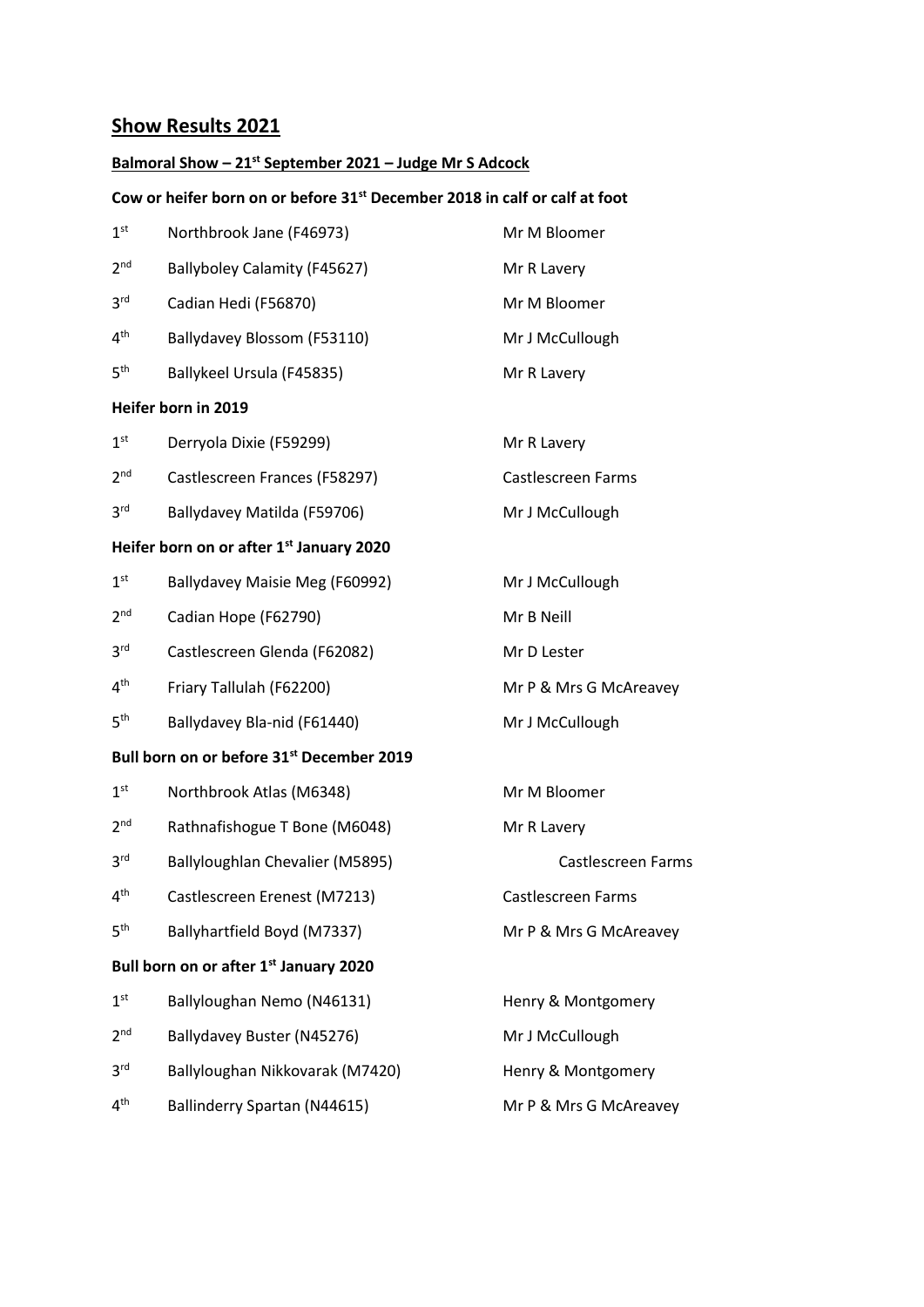#### **Champion**

|                 | Derryola Dixie (F59299)                                              | Mr R Lavery    |
|-----------------|----------------------------------------------------------------------|----------------|
|                 | <b>Reserved Champion</b>                                             |                |
|                 | Northbrook Atlas (M6348)                                             | Mr M Bloomer   |
|                 |                                                                      |                |
|                 | Blakesley Show - $17th$ August 2021 - Judge Mr S R Creasey           |                |
|                 | Calf under 12 months                                                 |                |
| 1 <sup>st</sup> | Tooloos Camelia (F63390)                                             | Mr L Digweed   |
| 2 <sup>nd</sup> | Cricklodge Magnolia (F63292)                                         | Ms H Atterbury |
|                 | <b>Heifer not calved</b>                                             |                |
| 1 <sup>st</sup> | Tooloos Dahlia (F60575)                                              | Mr L Digweed   |
| 2 <sup>nd</sup> | Tooloos Poinsettia (F60546)                                          | Mr L Digweed   |
|                 | <b>Cow or Heifer in Milk</b>                                         |                |
| 1 <sup>st</sup> | Tooloos Blossom (F54219)                                             | Mr L Digweed   |
| 2 <sup>nd</sup> | Cricklodge Ruby (F54348)                                             | Ms H Atterbury |
| 3 <sup>rd</sup> | Cricklodge Diamond (F57061)                                          | Ms H Atterbury |
| <b>Bull</b>     |                                                                      |                |
| 1 <sup>st</sup> | Linford Goshawk                                                      | Mr M Bowles    |
| Champion        |                                                                      |                |
|                 | Tooloos Blossom (F54219)                                             | Mr L Digweed   |
|                 | <b>Reserve Champion</b>                                              |                |
|                 | Tooloos Dahlia (F60575)                                              | Mr L Digweed   |
|                 |                                                                      |                |
|                 | Driffield Show - 21 <sup>st</sup> July 2021 - Judge Mrs Pip Le Cornu |                |
|                 | Heifer under 18 months                                               |                |
| 1 <sup>st</sup> | Zanfara Coraline (F61497)                                            | Dr L Gidney    |
| <b>Bull</b>     |                                                                      |                |
| 1 <sup>st</sup> | Zanfara Herr Mannelig (M7384)                                        | Dr L Gidney    |
|                 | Dry Cow or Heifer in Calf                                            |                |

1<sup>st</sup> Zanfara Katrinka (F56055) **Dr L Gidney**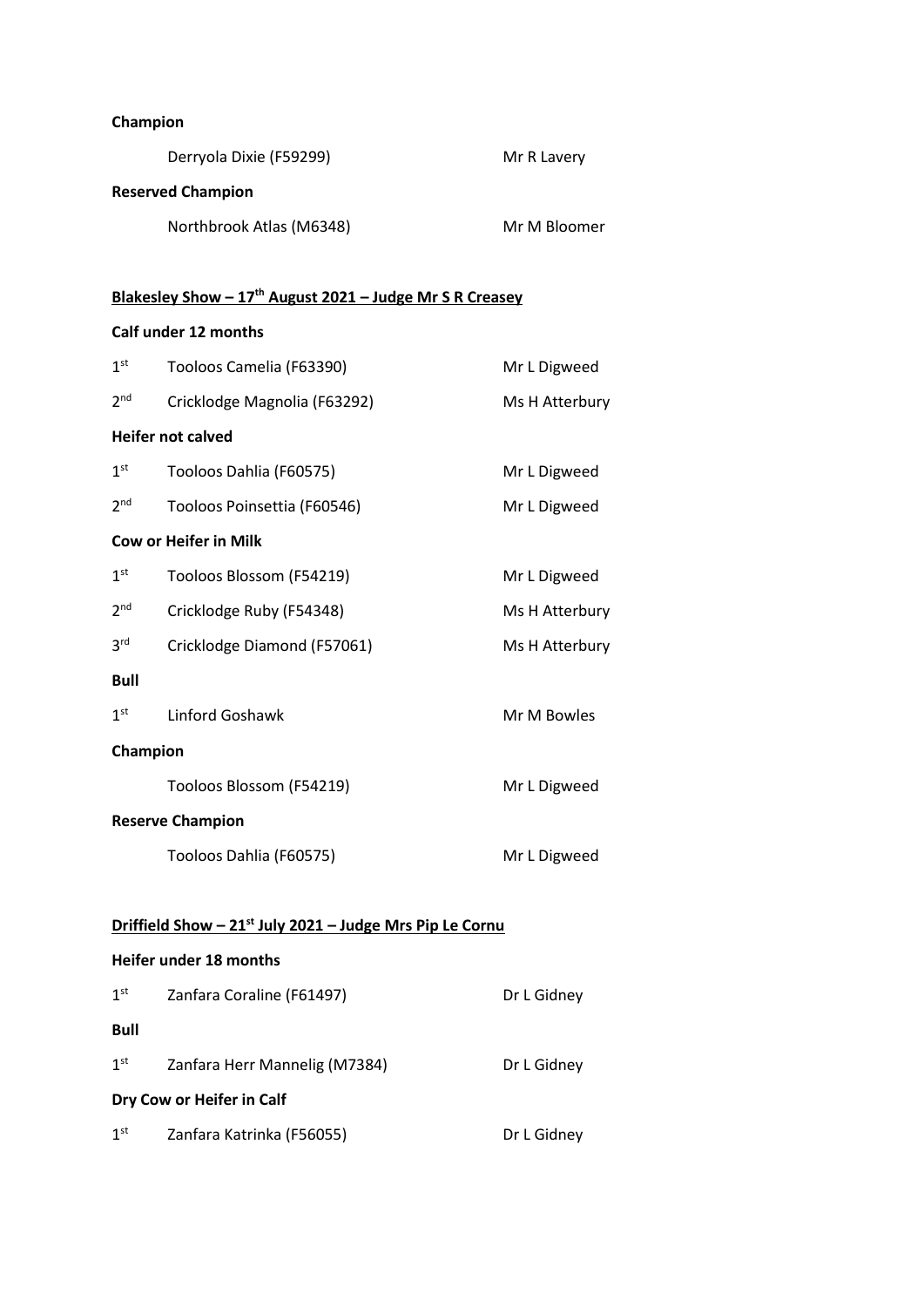# **Champion**

| Zanfara Katrinka (F56055)     | Dr L Gidney |
|-------------------------------|-------------|
| <b>Reserve Champion</b>       |             |
| Zanfara Herr Mannelig (M7384) | Dr L Gidney |

# **Edenbridge & Oxted – 30th August 2021 – Judge Mr M Kemmish**

# **Dry Cow or Heifer**

| 1 <sup>st</sup>       | Trustwood Nigella (F36769)          | Mr G & Mrs J Elswood |
|-----------------------|-------------------------------------|----------------------|
| 2 <sup>nd</sup>       | Moomin Magnolia (F44562)            | Mrs D Smith          |
| 3 <sup>rd</sup>       | Cadmans Fushcia (F32708)            | Mrs M Henderson      |
| 4 <sup>th</sup>       | Apple Moda 6 <sup>th</sup> (F45482) | Mrs F Sedgwick       |
| 5 <sup>th</sup>       | Trustwood Jade (F46752)             | Mr G & Mrs J Elswood |
| <b>Heifer in Calf</b> |                                     |                      |
| 1 <sup>st</sup>       | Moomin Magenta (F58746)             | Mrs D Smith          |
| 2 <sup>nd</sup>       | Trustwood Hazel (F57642)            | Mr G & Mrs J Elswood |
| 3 <sup>rd</sup>       | Greyfriars Fleur (F55026)           | Mrs F Sedgwick       |
| 4 <sup>th</sup>       | Moomin Cherry Plum (F59666)         | Mrs D Smith          |
| <b>Maiden Heifer</b>  |                                     |                      |
| 1 <sup>st</sup>       | Cadmans Pansy (F61161)              | Mrs M Henderson      |
| 2 <sup>nd</sup>       | Moomin Marsh Mallow (F60340)        | Mrs D Smith          |
| 3 <sup>rd</sup>       | Seraphim Willow (F60328)            | Ms H Hoggins         |
| 4 <sup>th</sup>       | Trustwood Laurel (F61085)           | Mr G & Mrs J Elswood |
| 5 <sup>th</sup>       | Moomin Suzie (F59664)               | Mrs D Smith          |
| 6 <sup>th</sup>       | Tannslane Amelia (F61199)           | Mr M Waller          |
|                       | <b>Cow or Heifer in Milk</b>        |                      |
| 1 <sup>st</sup>       | Cadmans Catkin (F49561)             | Mrs M Henderson      |
| 2 <sup>nd</sup>       | Cadmans Primrose (F54038)           | Mrs M Henderson      |
| 3 <sup>rd</sup>       | Chorley Campari (F48051)            | Mr G & Mrs J Elswood |
| 4 <sup>th</sup>       | Tanhill Hubble (F53195)             | Ms H Hoggins         |
| 5 <sup>th</sup>       | Greyfriars Didyma (F47410)          | Mrs F Sedgwick       |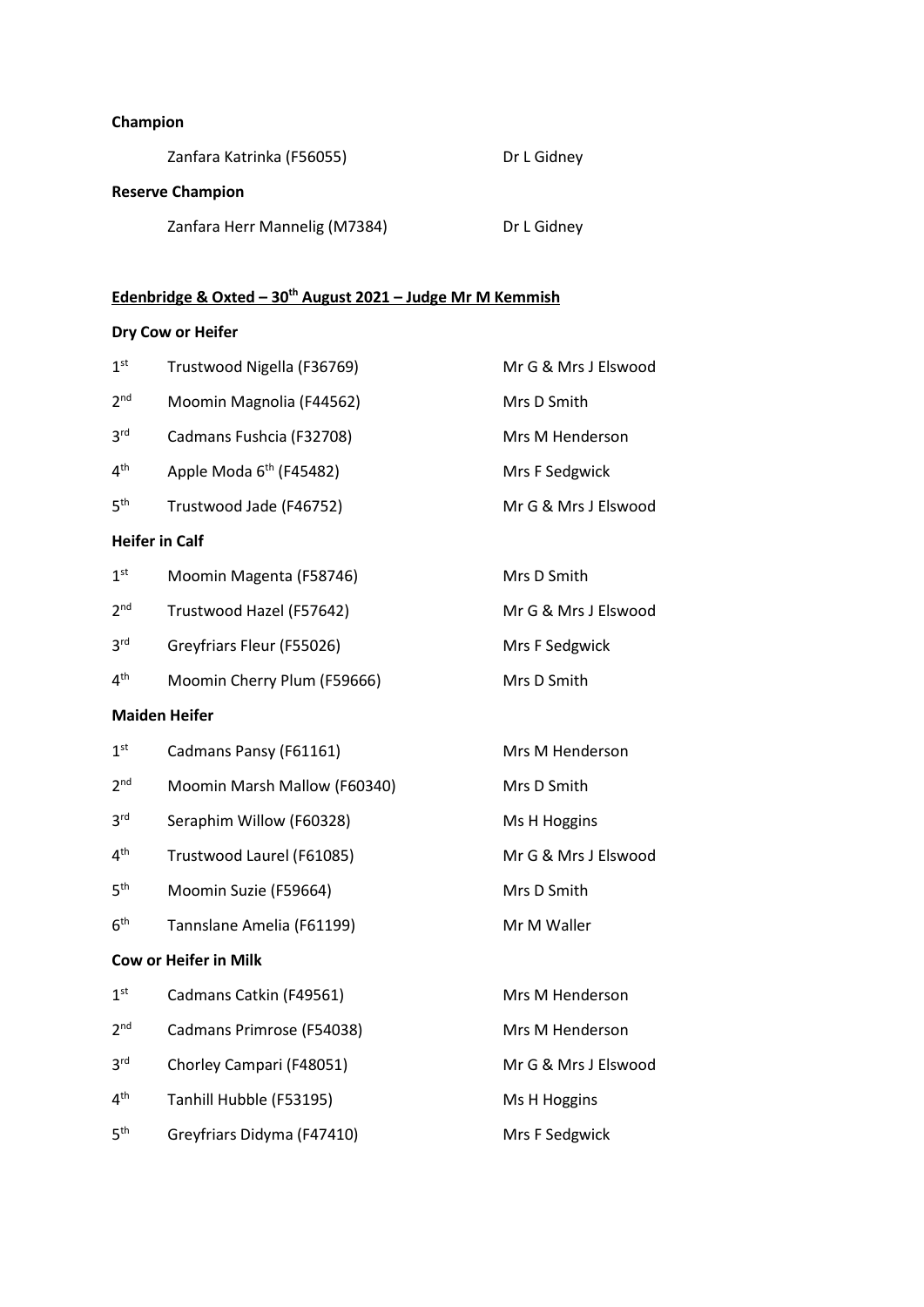#### **Champion**

|                          | Cadmans Catkin (F49561)                                         | Mrs M Henderson              |
|--------------------------|-----------------------------------------------------------------|------------------------------|
|                          | <b>Reserve Champion</b>                                         |                              |
|                          | Trustwood Nigella (F36769)                                      | Mr G & Mrs J Elswood         |
|                          |                                                                 |                              |
|                          | Frome Show - 11 <sup>th</sup> September 2021 - Judge Mr B Stamp |                              |
|                          | <b>Calf under 10 months</b>                                     |                              |
| 1 <sup>st</sup>          | Middlebrook Oriana (F63699)                                     | Mr G Hamlett                 |
| 2 <sup>nd</sup>          | Dramsbrodie Henry (N47402)                                      | Mr C Davis & Mrs N Grellis   |
| 3 <sup>rd</sup>          | Withybrook (N47402)                                             | Mr G Attwell                 |
|                          | Maiden Heifer 10 - 20 months                                    |                              |
| 1 <sup>st</sup>          | Templeton Lele 2 <sup>nd</sup> (F61989)                         | <b>Master Miles Blakeney</b> |
|                          | <b>Cow or Heifer in Calf</b>                                    |                              |
| 1 <sup>st</sup>          | Withybrook Rose Petal (F48104)                                  | Mr G Attwell                 |
| 2 <sup>nd</sup>          | Wold Wolford Sweet Pea (F51797)                                 | Mr C Davis                   |
|                          | <b>Cow or Heifer in Milk</b>                                    |                              |
| 1 <sup>st</sup>          | Northbrook Cassee (F52286)                                      | Mr G Hamlett                 |
| 2 <sup>nd</sup>          | Withybrook Lilac (54040)                                        | N Grellis                    |
| 3 <sup>rd</sup>          | Withybrook Lotto (F48106)                                       | Mr G Attwell                 |
|                          | <b>Bull any Age</b>                                             |                              |
| $\mathbf{1}^{\text{st}}$ | Withybrook Sovereign (M7141)                                    | Mr G Attwell                 |
| 2bd                      | Tooloos Burdock (M7140)                                         | Mr C Davis                   |
| Champion                 |                                                                 |                              |
|                          | Northbrook Cassee (F52286)                                      | Mr G Hamlett                 |
| <b>Reserve</b>           |                                                                 |                              |
|                          | Withybrook Rose Petal (F48104)                                  | Mr G Attwell                 |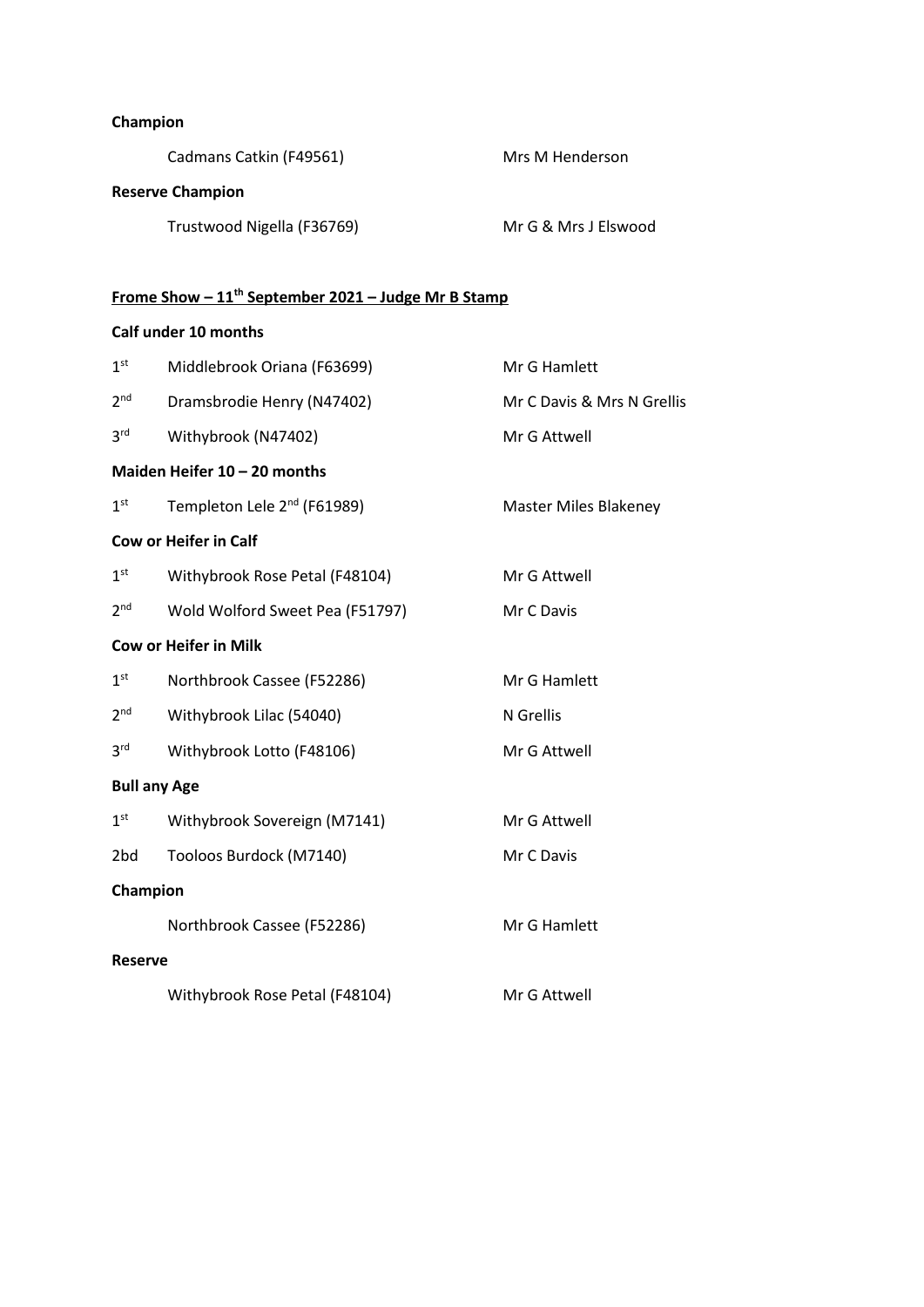# **Gillingham & Shaftesbury Show – Judge Mrs Amy Hamlett**

#### **Heifer born in 2020**

| 1 <sup>st</sup> | Templeton Lele 2 <sup>nd</sup> | <b>Master Miles Blakeney</b> |
|-----------------|--------------------------------|------------------------------|
|                 | Champion                       |                              |
|                 | Templeton Lele 2 <sup>nd</sup> | Master Miles Blakeney        |

#### **Honiton Show – 6 th August 2021 – Judge Mr Mike Kemmish**

## **Cow in Milk born in or before 2019**

| 1 <sup>st</sup> | Avalon Lady Clair (F52733)      | Mrs C King |
|-----------------|---------------------------------|------------|
| 2 <sub>nd</sub> | Withybrook Lilac (54040)        | N Grelllis |
|                 | Cow or Heifer dry and in Calf   |            |
| 1 <sup>st</sup> | Northbrook Lilly (F41995)       | Mrs C King |
| 2 <sub>nd</sub> | Old Wolford Coco (F54270)       | Mr C Davis |
|                 | Heifer born in 2020             |            |
| 1 <sup>st</sup> | Avalon Lady Anais (F61484)      | Mrs C King |
| 2 <sub>nd</sub> | Avalon Lady Clarina (F61483)    | Mrs C King |
|                 | Heifer born in 2019             |            |
| 1 <sup>st</sup> | Old Wolford Pocahontus (F57854) | Mr C Davis |
| 2 <sup>nd</sup> | Avalon Lady Clara (F58691)      | Mrs C King |
| 3 <sup>rd</sup> | Avalon Lady Clarice (F58523)    | Mrs C King |
|                 | <b>Bull born in 2019</b>        |            |
| 1 <sup>st</sup> | Drambrodie Lionheart (M7430)    | N Grellis  |
|                 | Bull born in or before 2019     |            |
| 1 <sup>st</sup> | Northbrook Thor (M6323)         | Mrs C King |
| 2 <sup>nd</sup> | Tooloos Burdock (M7140)         | Mr C Davis |
| Champion        |                                 |            |
|                 | Northbrook Thor (M6323)         | Mrs C King |
|                 | <b>Reserve Champion</b>         |            |
|                 | Avalon Lady Clair (F52733)      | Mrs C King |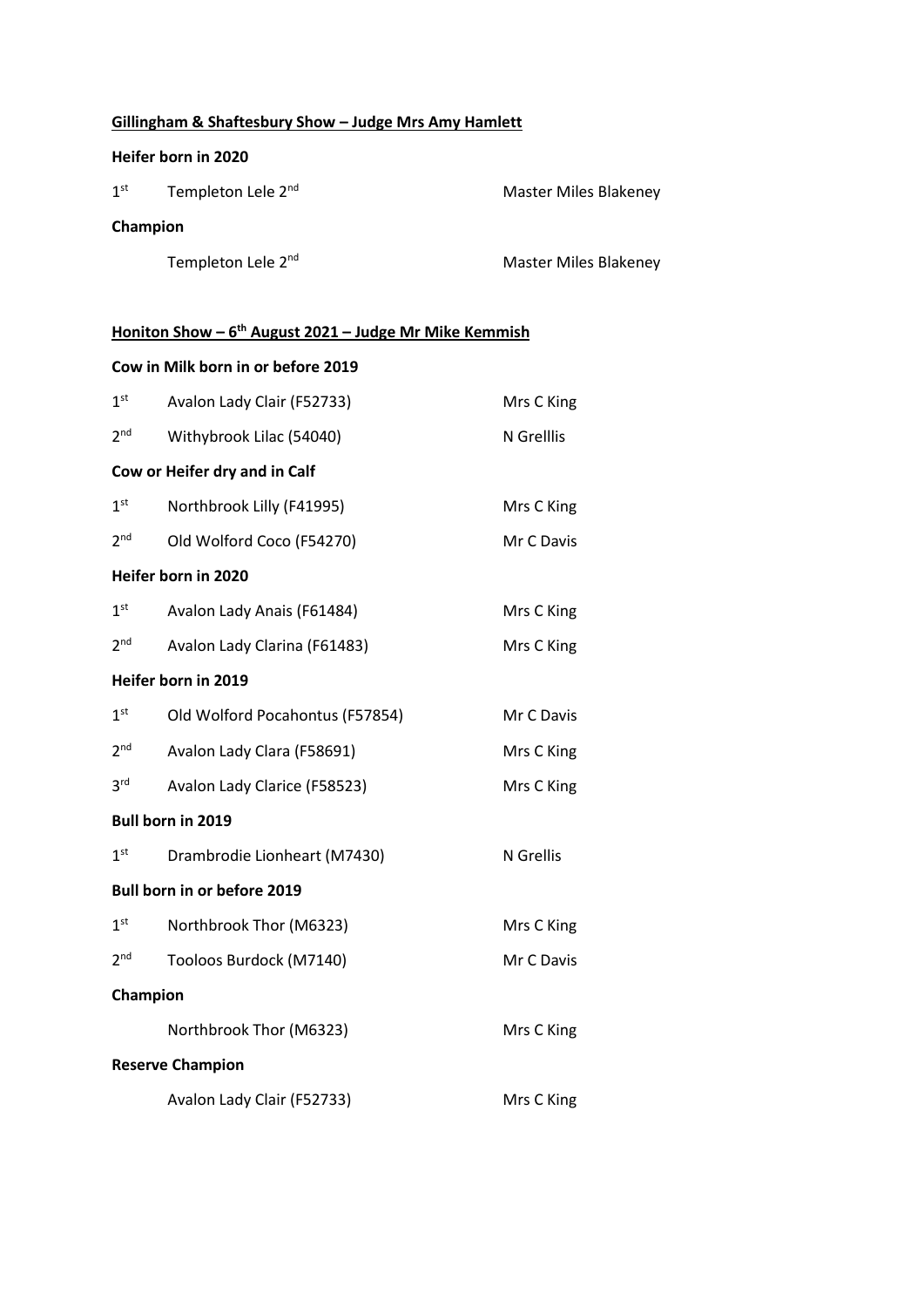# **Mid Devon Show – 24th July 2021 – Judge Mr Adrian Park**

|                 | <b>Cow or Heifer in Calf</b>            |                |
|-----------------|-----------------------------------------|----------------|
| 1 <sup>st</sup> | Old Wolford Coco (F54270)               | Mr C Davis     |
| 2 <sup>nd</sup> | Linford Lobell (F59069)                 | Mrs C Sealey   |
|                 | <b>Cow or Calf in Milk</b>              |                |
| 1 <sup>st</sup> | Withybrook Lilac (54040)                | N Grellis      |
| 2 <sup>nd</sup> | Furlong Natalie (F57378)                | Mrs C Sealey   |
| 3 <sup>rd</sup> | Furlong Hollyhock (F44432)              | Mrs S Sealey   |
| 4 <sup>th</sup> | Amy'z Miget Gem (F55698)                | Mrs A Hamlett  |
|                 | Heifer under 24 months                  |                |
| 1 <sup>st</sup> | Amy'z Fizzy Pop 2nd (F61061)            | Mrs A Hamlett  |
| 2 <sup>nd</sup> | Coombeshead Storm (F61456)              | Mr P Bannister |
| 3 <sup>rd</sup> | Old Wolford Miri (F62336)               | Mr C Davis     |
| <b>Bull</b>     |                                         |                |
| 1 <sup>st</sup> | Tooloos Burdock (M7140)                 | Mr C Davis     |
| 2 <sup>nd</sup> | Saltaire Veggie 2 <sup>nd</sup> (M6431) | Mr J Green     |
| Champion        |                                         |                |
|                 | Tooloos Burdock (M7140)                 | Mr C Davis     |
|                 | <b>Reserve Champion</b>                 |                |
|                 | Withybrook Lilac (54040)                | Mr C Davis     |

# **Mid Somerset Show – 15th August 2021 – Judge Mrs J Hunt**

#### **Maiden Heifer under 18 months**

| 1 <sup>st</sup> | Avalon Lady Clarina (F61483)         | Mrs C King    |
|-----------------|--------------------------------------|---------------|
| 2 <sub>nd</sub> | Amy'z Fizzy Pop 2nd (F61061)         | Mrs A Hamlett |
| 3 <sup>rd</sup> | Welacre Millie (F61820)              | Mrs S Banks   |
| 4 <sup>th</sup> | Welacre Nelle (F62475)               | Mrs S Banks   |
| 5 <sup>th</sup> | Avalon Lady Anais (F61484)           | Mrs C King    |
|                 | <b>Heifer in Calf over 18 months</b> |               |
| 1 <sup>st</sup> | Old Wolford Pocahontus (F57854)      | Mr C Davis    |
| 2 <sup>nd</sup> | Linford Lobell (F59069)              | Mrs C Sealey  |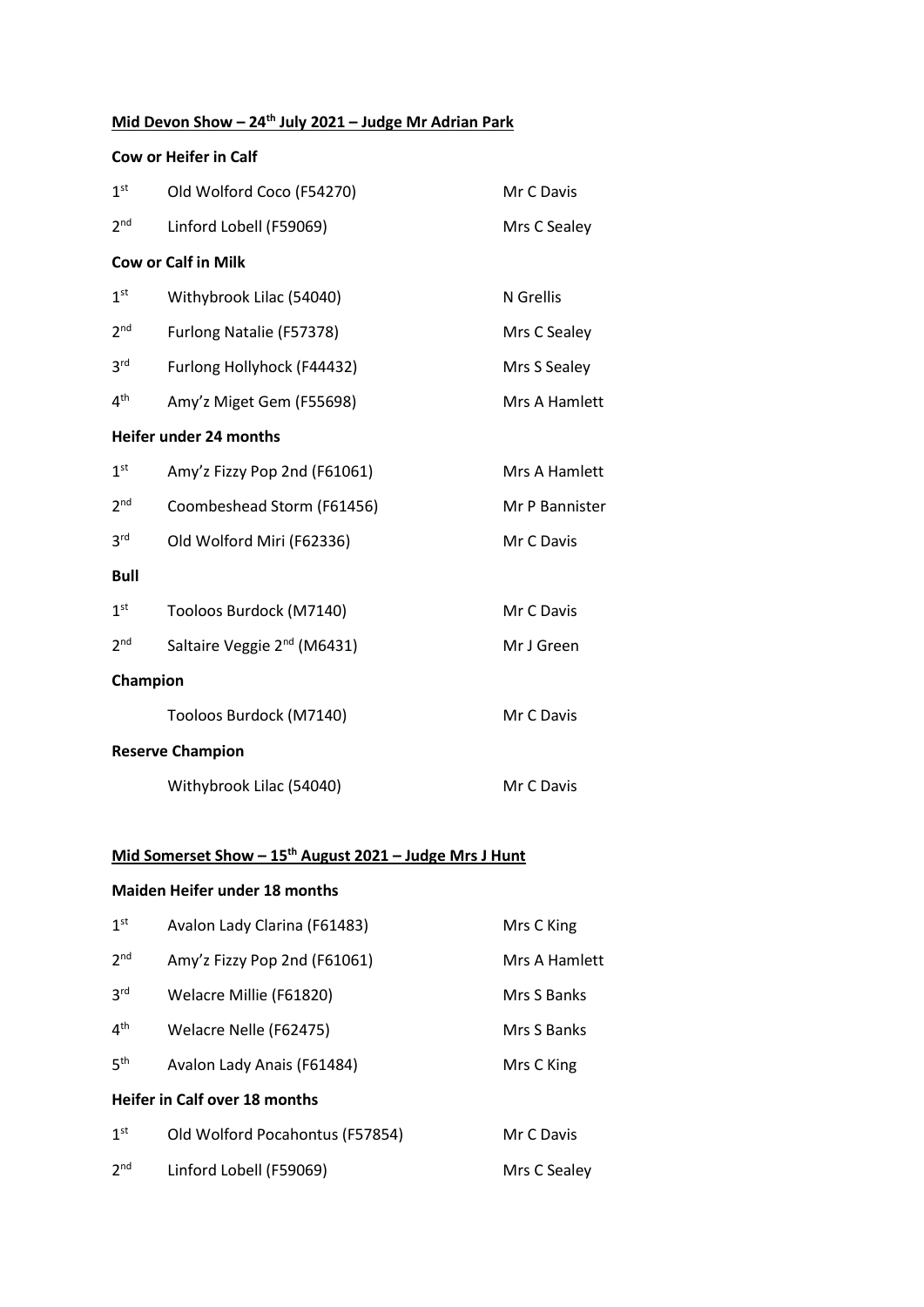| Mrs C King    |
|---------------|
|               |
|               |
| Mr G Hamlett  |
| Mrs C King    |
| Mrs C Sealey  |
| Mrs S Sealey  |
| Mrs A Hamlett |
|               |
| Mr G Attwell  |
| Mrs C King    |
| Mr C Davis    |
| Mr D Winslade |
|               |
| N Grellis     |
| Mr G Attwell  |
|               |
| Mrs C King    |
| Mr G Attwell  |
|               |
|               |
| Mrs C King    |
|               |
|               |

# **Nottingham Ploughing & Southwell Show – 25th September 2021 – Judge Mr R Hartshorn**

# **Bull any Age**

| 1 <sup>st</sup> | Migh Malachy Boy (M6471)                | Mr & Mrs L Horton |
|-----------------|-----------------------------------------|-------------------|
| 2 <sup>nd</sup> | Simply Dougle (M7145)                   | Miss S Shirt      |
| 3 <sup>rd</sup> | Seraphim Moss (M6999)                   | Mrs M Woodhouse   |
| 4 <sup>th</sup> | Saltaire Veggie 2 <sup>nd</sup> (M6431) | Mr J Green        |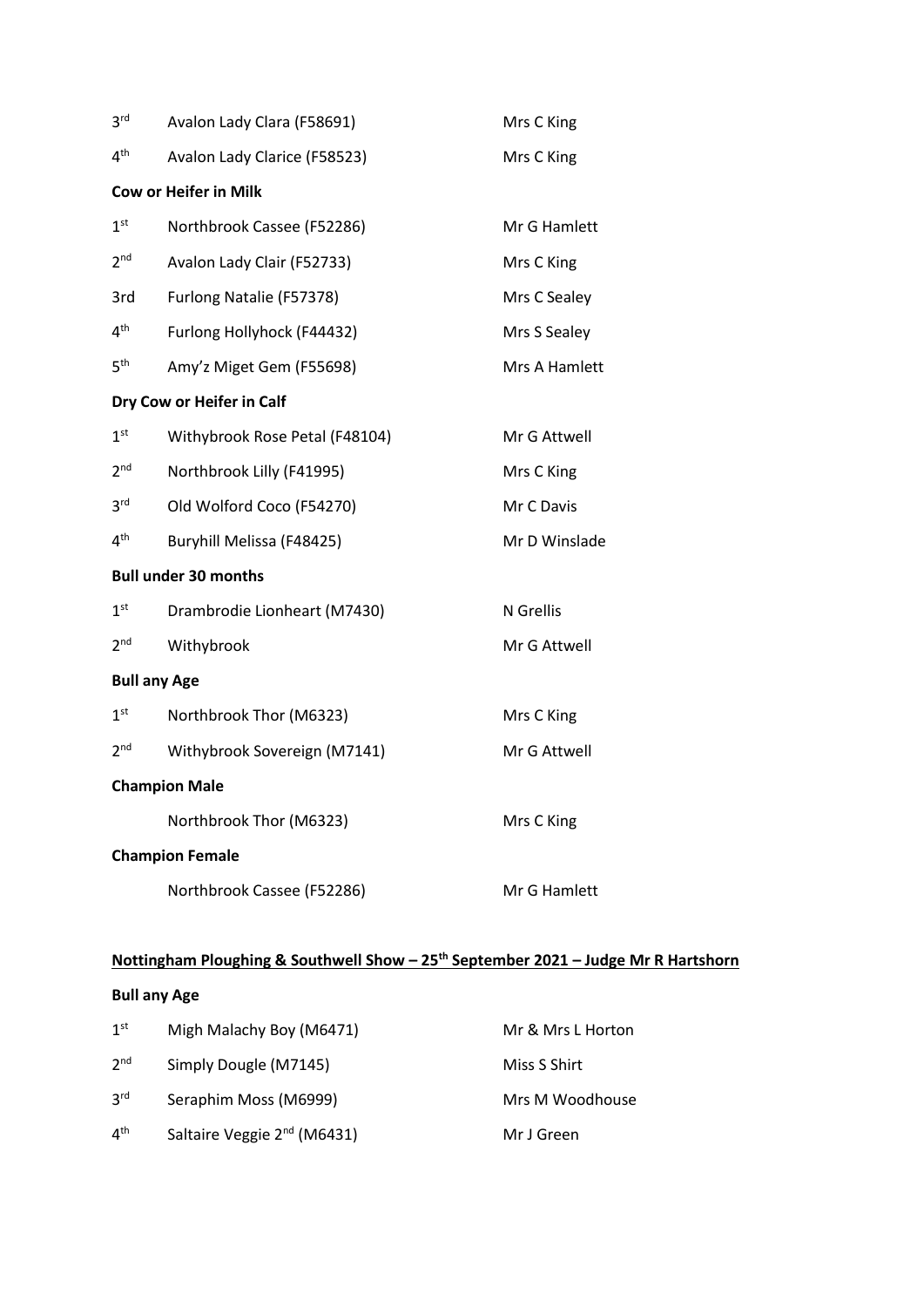### **Cow in Milk or Calf**

| 1 <sup>st</sup>                 | Templeton Seville (F53934)                   | Mr M Bowles        |
|---------------------------------|----------------------------------------------|--------------------|
| 2 <sub>nd</sub>                 | Babbington Eliza (F57371)                    | Mr S & Mrs C Easom |
| 3 <sup>rd</sup>                 | Willow Tree Lilith (F53448)                  | Miss M Flintham    |
| 4 <sup>th</sup>                 | Geryon Bell (F55982)                         | Miss S Shirt       |
| 5 <sup>th</sup>                 | Daybreak Trixie (F58563)                     | Mr & Mrs L Horton  |
| 6 <sup>th</sup>                 | Corkhill Poppy 2 <sup>nd</sup> (F57265)      | Mr I Simpson       |
| Heifer in Calf $18 - 30$ months |                                              |                    |
| 2 <sup>nd</sup>                 | Corkhill Chestnut (F59414)                   | Mr I Simpson       |
| Heifer under 18 months          |                                              |                    |
| 1 <sup>st</sup>                 | Willow Tree Otter (F61311)                   | Miss M Flintham    |
| 2 <sub>nd</sub>                 | Baggington Bluebell 2 <sup>nd</sup> (F61414) | Mr S & Mrs C Easom |
| 3 <sup>rd</sup>                 | Babbington Bubbles 2 <sup>nd</sup> (F61413)  | Mr S & Mrs C Easom |
| 4 <sup>th</sup>                 | Widmerpool Sapphire (F62045)                 | Mrs M Woodhouse    |
| Champion                        |                                              |                    |
|                                 | Templeton Seville (F53934)                   | Mr M Bowles        |
| <b>Reserve Champion</b>         |                                              |                    |
|                                 | Migh Malachy Boy (M6471)                     | Mr & Mrs L Horton  |

#### **Royal Lancashire Show – 1 st August 2021 –Judge Miss Hazel Bickerton**

# **Bull any Age**

| 1 <sup>st</sup>                                      | Northbrook Thor (M6323)       | Mrs C King               |
|------------------------------------------------------|-------------------------------|--------------------------|
| 2 <sub>nd</sub>                                      | Planetree Remus (M7083)       | Mr & Mrs S & K Darnbrook |
| 3 <sup>rd</sup>                                      | Simply Dougle (M7145)         | Miss S Shirt             |
| 4 <sup>th</sup>                                      | Reedshaw Moss Barr (M7387)    | Mrs J Nuttall            |
| 5 <sup>th</sup>                                      | Zanfara Herr Mannelig (M7384) | Dr L Gidney              |
| Heifer born on or after 1 <sup>st</sup> January 2020 |                               |                          |
| 1 <sup>st</sup>                                      | Avalon Lady Anais (F61484)    | Mrs C King               |
| 2 <sub>nd</sub>                                      | Jordeth Sammy (F62518)        | Mrs J Nuttall            |
| 3 <sup>rd</sup>                                      | Avalon Lady Clarina (F61483)  | Mrs C King               |
| 4 <sup>th</sup>                                      | Zanfara Coraline (F61497)     | Dr L Gidney              |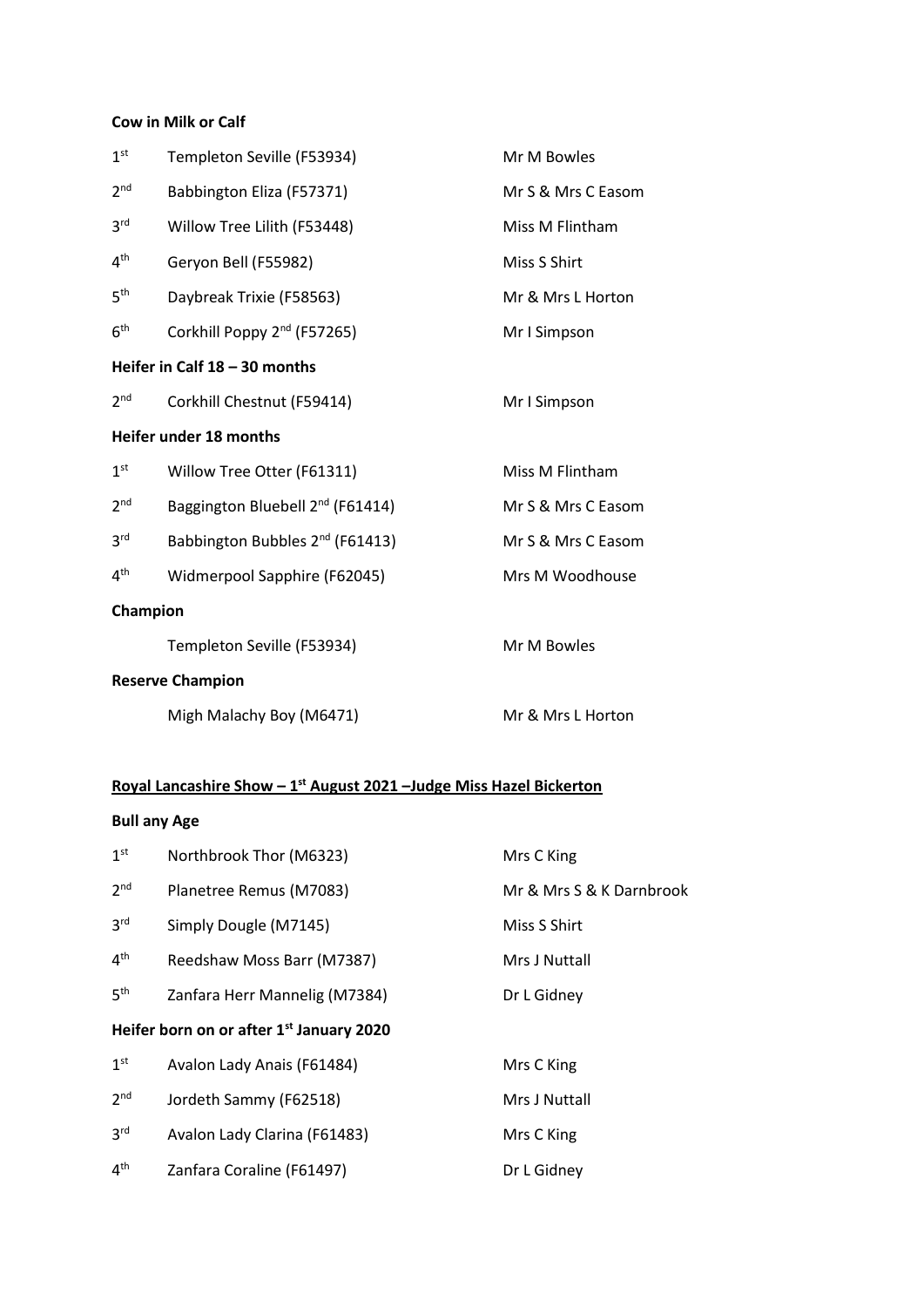| 5 <sup>th</sup>                          | Jordeth                                                             | Mrs J Nuttall            |  |
|------------------------------------------|---------------------------------------------------------------------|--------------------------|--|
| Heifer born on or after January 1st 2019 |                                                                     |                          |  |
| 1 <sup>st</sup>                          | Planetree Hippolyte (F59075)                                        | Mr & Mrs S & K Darnbrook |  |
| 2 <sup>nd</sup>                          | Jordeth Paloma (58456)                                              | Mrs J Nuttall            |  |
| 3 <sup>rd</sup>                          | Avalon Lady Clair (F52733)                                          | Mrs C King               |  |
| 4 <sup>th</sup>                          | Avalon Lady Clarice (F58523)                                        | Mrs C King               |  |
|                                          | Cow or Heifer in Calf or with Calf at Foot                          |                          |  |
| 1 <sup>st</sup>                          | Harworth Alicia (F45564)                                            | Mrs J Nuttall            |  |
| 2 <sup>nd</sup>                          | Avalon Lady Clair (F52733)                                          | Mrs C King               |  |
| 3 <sup>rd</sup>                          | Planetree Echo (F47791)                                             | Mr & Mrs S & K Darnbrook |  |
| 4 <sup>th</sup>                          | Hillgrove Red May (F52378)                                          | Miss S & Miss J Sykes    |  |
| Champion                                 |                                                                     |                          |  |
|                                          | Northbrook Thor (M6323)                                             | Mrs C King               |  |
|                                          | <b>Reserve Champion</b>                                             |                          |  |
|                                          | Harworth Alicia (F45564)                                            | Mrs J Nuttall            |  |
|                                          |                                                                     |                          |  |
|                                          | Shropshire Show - 17 <sup>th</sup> July 2021 - Judge Mr Adrian Park |                          |  |
|                                          | Cow in Milk or Dry                                                  |                          |  |
| 1 <sup>st</sup>                          | Avalon Lady Clair (F52733)                                          | Mrs C King               |  |
| 2 <sub>nd</sub>                          | Leese Eriskay (F46779)                                              | Miss C & H Bickerton     |  |
| Heifer over 18 months                    |                                                                     |                          |  |
| 1 <sup>st</sup>                          | Avalon Lady Lilth (F56640)                                          | Mrs C King               |  |
| <b>Maiden Heifer</b>                     |                                                                     |                          |  |
| 1 <sup>st</sup>                          | Avalon Lady Anais (F61484)                                          | Mrs C King               |  |
| 2 <sup>nd</sup>                          | Avalon Lady Clarina (F61483)                                        | Mrs C King               |  |
| <b>Bull</b>                              |                                                                     |                          |  |
| 1 <sup>st</sup>                          | Northbrook Thor (M6323)                                             | Mrs C King               |  |
| Champion                                 |                                                                     |                          |  |
|                                          | Northbrook Thor (M6323)                                             | Mrs C King               |  |
| <b>Reserve Champion</b>                  |                                                                     |                          |  |
|                                          | Avalon Lady Clair (F52733)                                          | Mrs C King               |  |